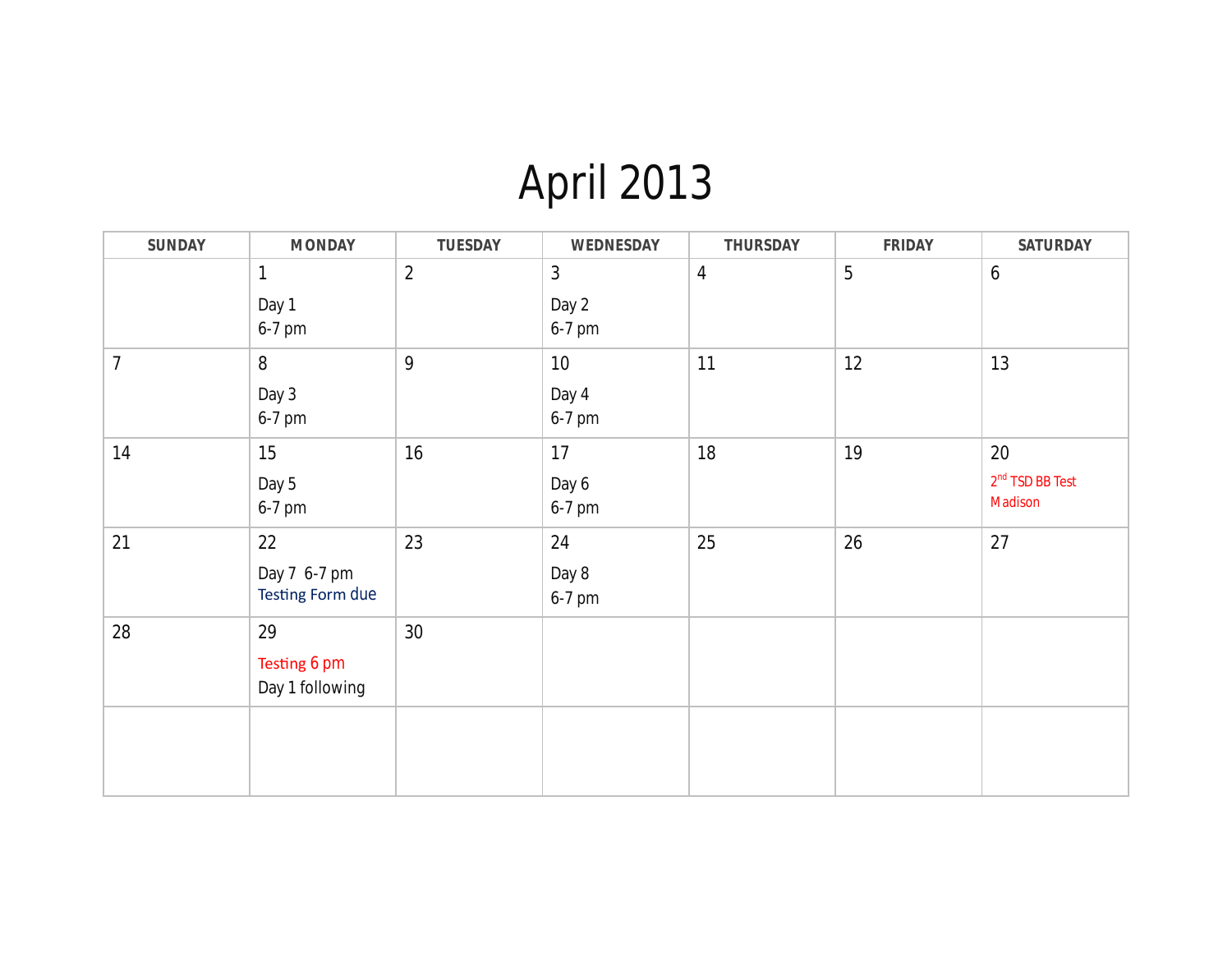## May 2013

| <b>SUNDAY</b> | <b>MONDAY</b>                       | <b>TUESDAY</b>   | <b>WEDNESDAY</b>                | <b>THURSDAY</b> | <b>FRIDAY</b>  | <b>SATURDAY</b>                                                                |
|---------------|-------------------------------------|------------------|---------------------------------|-----------------|----------------|--------------------------------------------------------------------------------|
|               |                                     |                  | $\mathbf{1}$<br>Day 2<br>6-7 pm | $\overline{2}$  | $\mathfrak{Z}$ | $\overline{4}$<br><b>Midwest</b><br>Championship<br><b>Tournament -Madison</b> |
| 5             | $\boldsymbol{6}$<br>Day 3<br>6-7 pm | $\boldsymbol{7}$ | $8\,$<br>Day 4<br>6-7 pm        | 9               | $10\,$         | 11                                                                             |
| 12            | 13<br>Day 5<br>6-7 pm               | 14               | 15<br>Day 6<br>6-7 pm           | 16              | 17             | 18<br>$3rd$ TSD BB Test<br>Madison                                             |
| 19            | 20<br>Day 7<br>6-7 pm               | 21               | 22<br>Day 8<br>6-7 pm           | 23              | 24             | 25                                                                             |
| 26            | 27<br>*No Class                     | 28               | 29<br>Day 1<br>6-7 pm           | 30 <sup>°</sup> | 31             |                                                                                |
|               |                                     |                  |                                 |                 |                |                                                                                |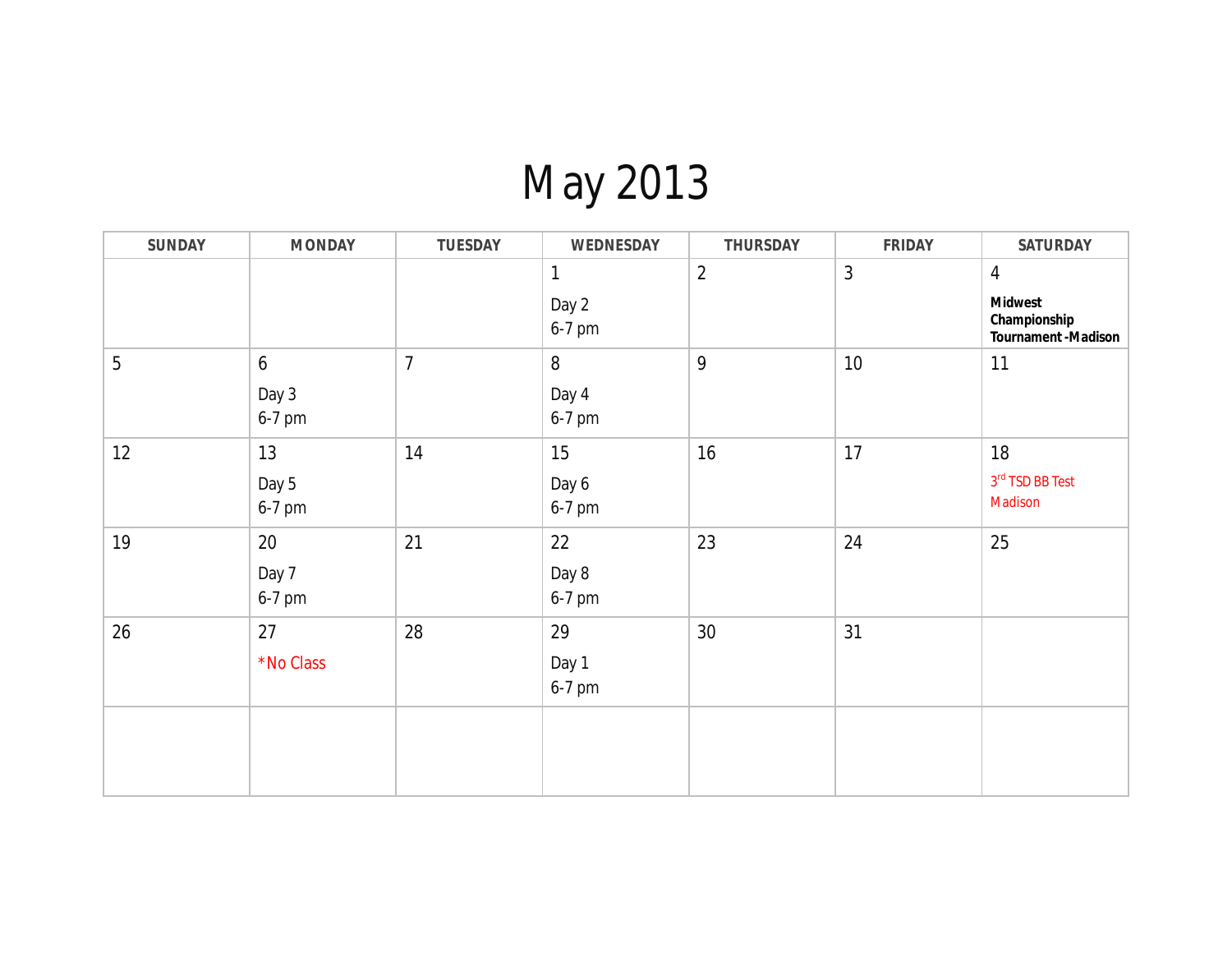### June 2013

| <b>SUNDAY</b>  | <b>MONDAY</b>                                             | <b>TUESDAY</b> | WEDNESDAY                         | <b>THURSDAY</b> | <b>FRIDAY</b>  | <b>SATURDAY</b>                                                |
|----------------|-----------------------------------------------------------|----------------|-----------------------------------|-----------------|----------------|----------------------------------------------------------------|
|                |                                                           |                |                                   |                 |                | $\mathbf{1}$                                                   |
| $\overline{2}$ | $\mathfrak{Z}$<br>Day 2 6-7 pm<br><b>Testing Form due</b> | $\overline{4}$ | $\overline{5}$<br>Day 3<br>6-7 pm | $\overline{6}$  | $\overline{7}$ | $8\,$                                                          |
| 9              | 10<br>Testing 6 pm<br>Day 4 following                     | 11             | 12<br>Day 5<br>6-7 pm             | 13              | 14             | 15<br>4 <sup>th</sup> TSD BB Test and<br>Graduation<br>Madison |
| $16$           | 17<br>Day 6<br>6-7 pm                                     | 18             | 19<br>Day 7<br>6-7 pm             | 20              | 21             | 22                                                             |
| 23             | 24<br>Day 8<br>6-7 pm                                     | 25             | 26<br>Day 1<br>6-7 pm             | 27              | 28             | 29                                                             |
| 30             |                                                           |                |                                   |                 |                |                                                                |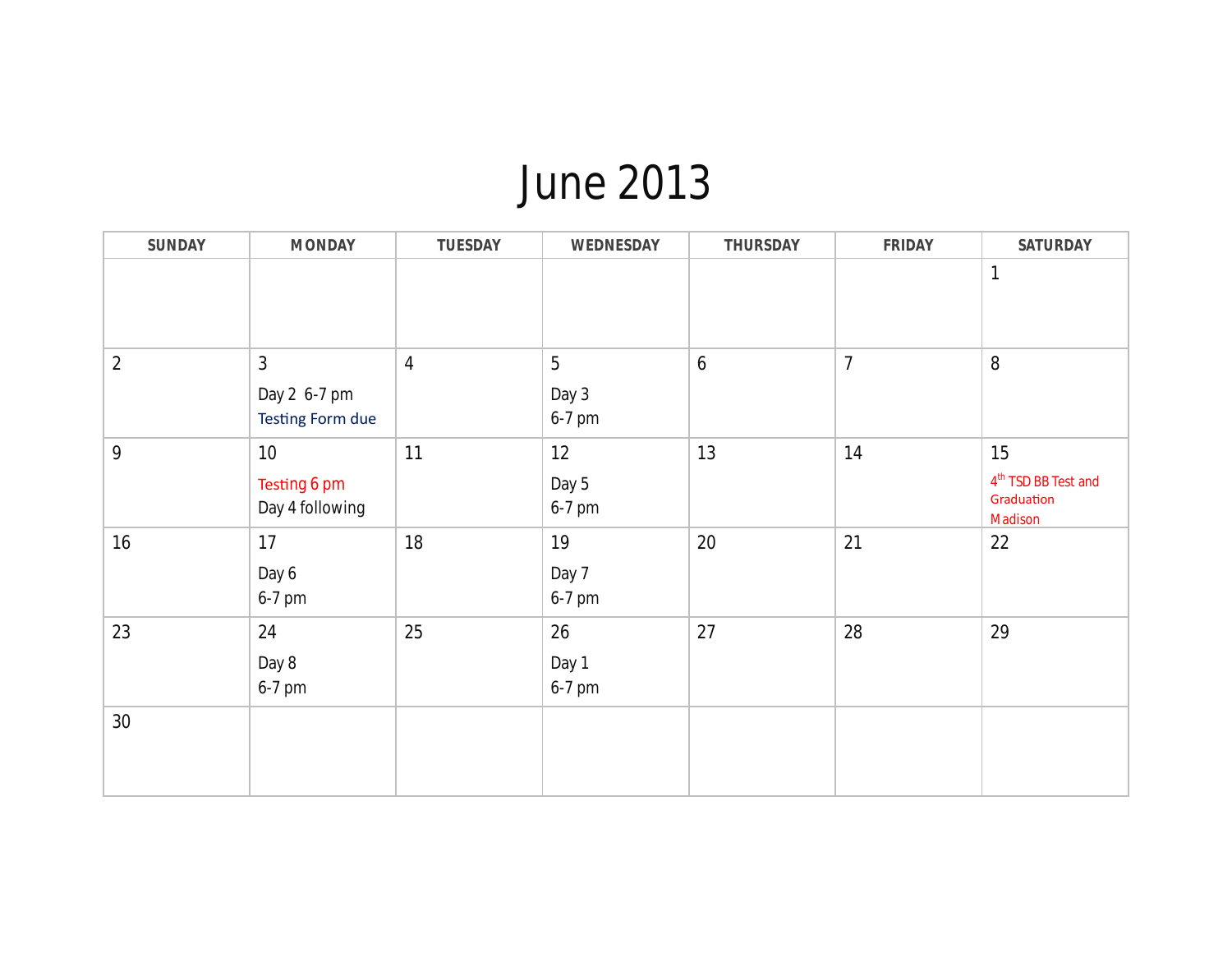## July 2013

| <b>SUNDAY</b>  | <b>MONDAY</b>                                 | <b>TUESDAY</b> | WEDNESDAY             | <b>THURSDAY</b> | <b>FRIDAY</b> | <b>SATURDAY</b>  |
|----------------|-----------------------------------------------|----------------|-----------------------|-----------------|---------------|------------------|
|                | 1<br>Day 2<br>6-7 pm                          | $\overline{2}$ | 3<br>Day 3<br>6-7 pm  | $\overline{4}$  | 5             | $\boldsymbol{6}$ |
| $\overline{7}$ | 8<br>Day 4<br>6-7 pm                          | 9              | 10<br>Day 5<br>6-7 pm | 11              | 12            | 13               |
| 14             | 15<br>Day 6 6-7 pm<br><b>Testing Form due</b> | 16             | 17<br>Day 7<br>6-7 pm | 18              | 19            | 20               |
| 21             | 22<br>Testing 6 pm<br>Day 8 following         | 23             | 24<br>Day 1<br>6-7 pm | 25              | 26            | 27               |
| 28             | 29<br>Day 2<br>6-7 pm                         | 30             | 31<br>Day 3<br>6-7 pm |                 |               |                  |
|                |                                               | **Los Angeles  | world seminars        | last week of    | July or first | of August!       |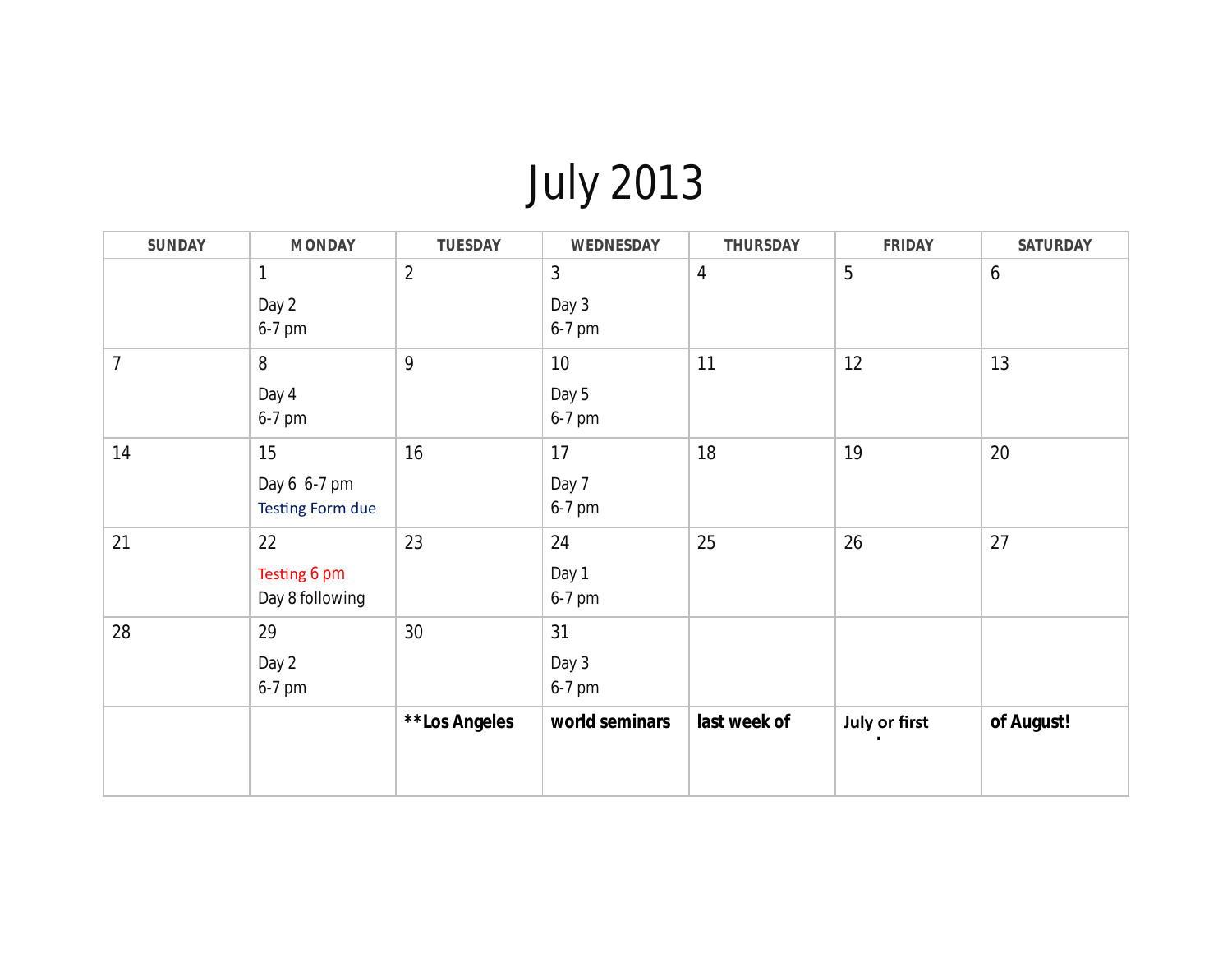# August 2013

| <b>SUNDAY</b> | <b>MONDAY</b>                                 | <b>TUESDAY</b>   | WEDNESDAY                         | <b>THURSDAY</b> | <b>FRIDAY</b>   | <b>SATURDAY</b> |
|---------------|-----------------------------------------------|------------------|-----------------------------------|-----------------|-----------------|-----------------|
|               |                                               |                  |                                   | $\mathbf{1}$    | $\overline{2}$  | 3               |
| 4             | 5<br>Day 4<br>6-7 pm                          | $\boldsymbol{6}$ | $\overline{7}$<br>Day 5<br>6-7 pm | $8\,$           | $\overline{9}$  | 10              |
| 11            | 12<br>Day 6<br>6-7 pm                         | 13               | 14<br>Day 7<br>6-7 pm             | 15              | $16$            | 17              |
| 18            | 19<br>Day 8<br>6-7 pm                         | $20\,$           | 21<br>Day 1<br>6-7 pm             | 22              | 23              | 24              |
| 25            | 26<br>Day 2 6-7 pm<br><b>Testing Form due</b> | 27               | 28<br>Day 3<br>6-7 pm             | 29              | 30 <sup>°</sup> | 31              |
|               |                                               |                  |                                   |                 |                 |                 |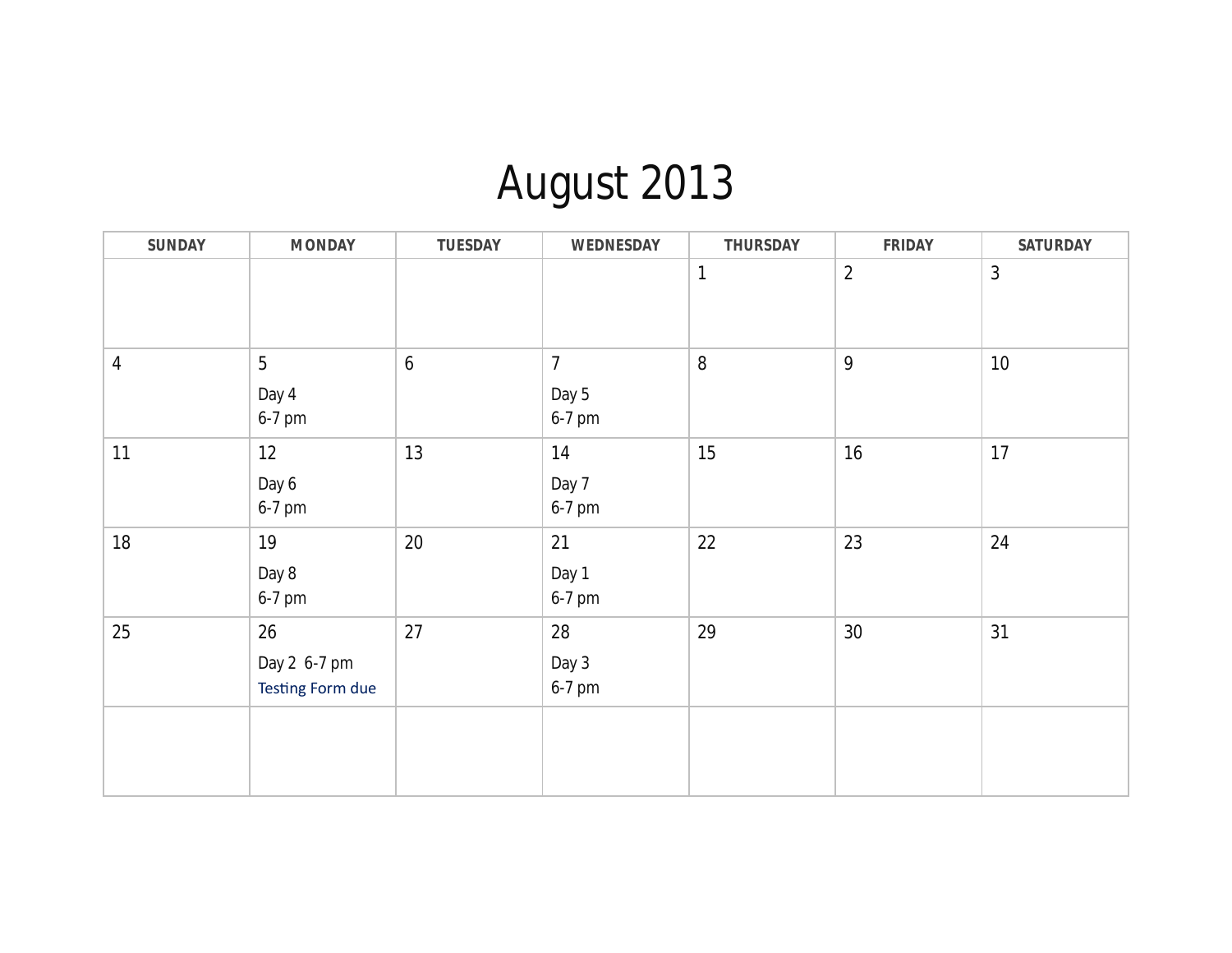## September 2013

| <b>SUNDAY</b>                                      | <b>MONDAY</b>                                     | <b>TUESDAY</b> | WEDNESDAY                         | <b>THURSDAY</b> | <b>FRIDAY</b>    | <b>SATURDAY</b>                                          |
|----------------------------------------------------|---------------------------------------------------|----------------|-----------------------------------|-----------------|------------------|----------------------------------------------------------|
| 1                                                  | $\overline{2}$<br>Testing 6 pm<br>Day 4 following | $\mathfrak{Z}$ | $\overline{4}$<br>Day 5<br>6-7 pm | 5               | $\boldsymbol{6}$ | 7                                                        |
| 8                                                  | 9<br>Day 6<br>6-7 pm                              | $10$           | 11<br>Day 7<br>6-7 pm             | 12              | 13               | 14                                                       |
| 15                                                 | 16<br>Day 8<br>6-7 pm                             | 17             | 18<br>Day 1<br>6-7 pm             | 19              | $20\,$           | 21                                                       |
| 22                                                 | 23<br>Day 2<br>6-7 pm                             | 24             | 25<br>Day 3<br>6-7 pm             | 26              | 27               | 28<br><b>Seminars</b><br>w/Grandmaster Lee<br>in Madison |
| 29                                                 | 30 <sup>°</sup>                                   |                |                                   |                 |                  |                                                          |
| <b>Seminars</b><br>w/Grandmaster Lee<br>in Madison | Day 4<br>6-7 pm                                   |                |                                   |                 |                  |                                                          |
|                                                    |                                                   |                |                                   |                 |                  |                                                          |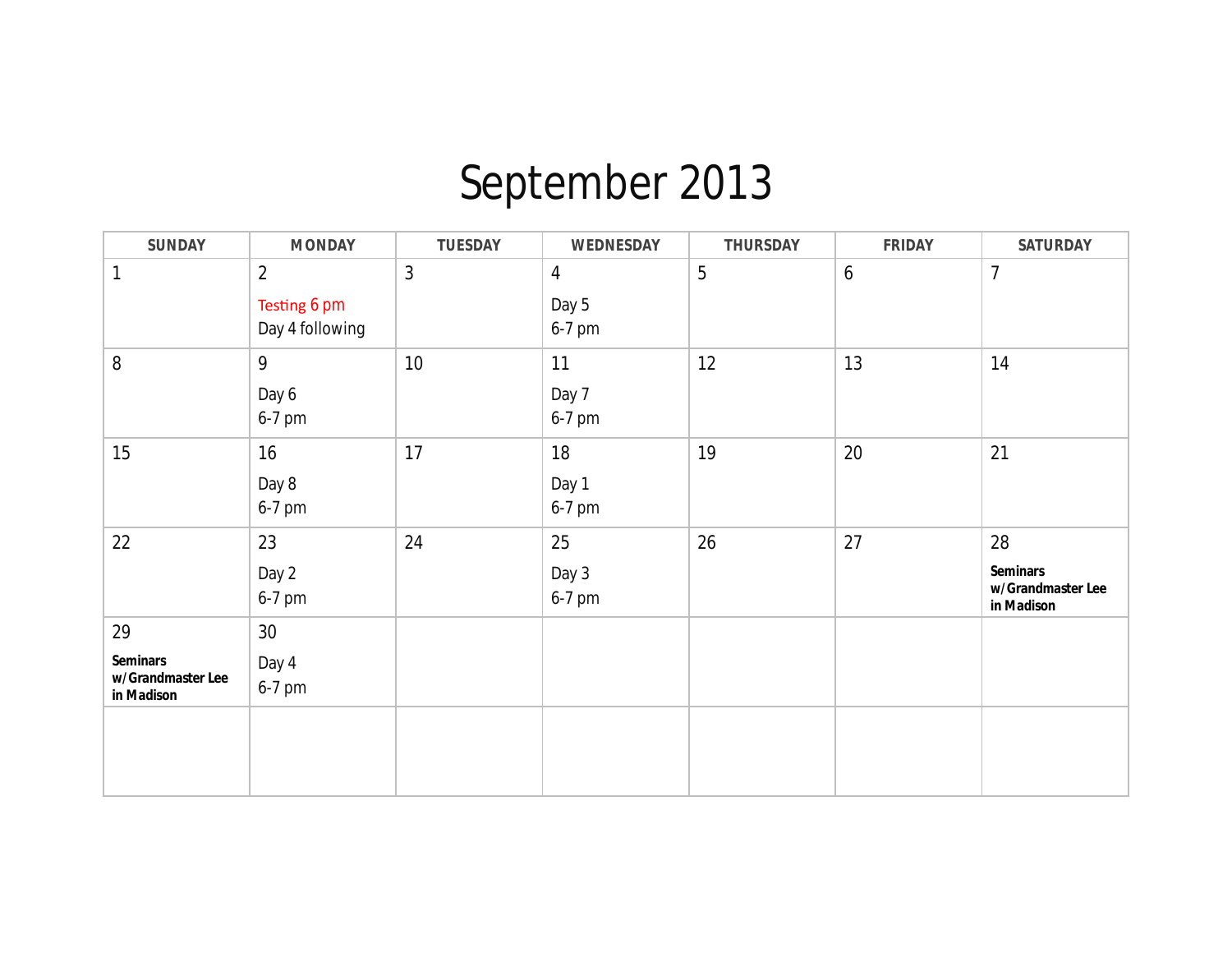### October 2013

| <b>SUNDAY</b> | <b>MONDAY</b>                                             | <b>TUESDAY</b> | <b>WEDNESDAY</b>                  | <b>THURSDAY</b> | <b>FRIDAY</b>  | <b>SATURDAY</b> |
|---------------|-----------------------------------------------------------|----------------|-----------------------------------|-----------------|----------------|-----------------|
|               |                                                           | $\mathbf{1}$   | $\overline{2}$<br>Day 5<br>6-7 pm | $\mathfrak{Z}$  | $\overline{4}$ | $5\phantom{.0}$ |
| 6             | $\overline{7}$<br>Day 6 6-7 pm<br><b>Testing Form due</b> | $\, 8$         | 9<br>Day 7<br>6-7 pm              | 10              | 11             | 12              |
| 13            | 14<br>Testing 6 pm<br>Day 8 following                     | 15             | 16<br>Day 1<br>6-7 pm             | 17              | 18             | 19              |
| $20\,$        | 21<br>Day 2<br>6-7 pm                                     | 22             | 23<br>Day 3<br>6-7 pm             | 24              | 25             | 26              |
| 27            | 28<br>Day 4<br>6-7 pm                                     | 29             | 30<br>Day 5<br>6-7 pm             | 31              |                |                 |
|               |                                                           |                |                                   |                 |                |                 |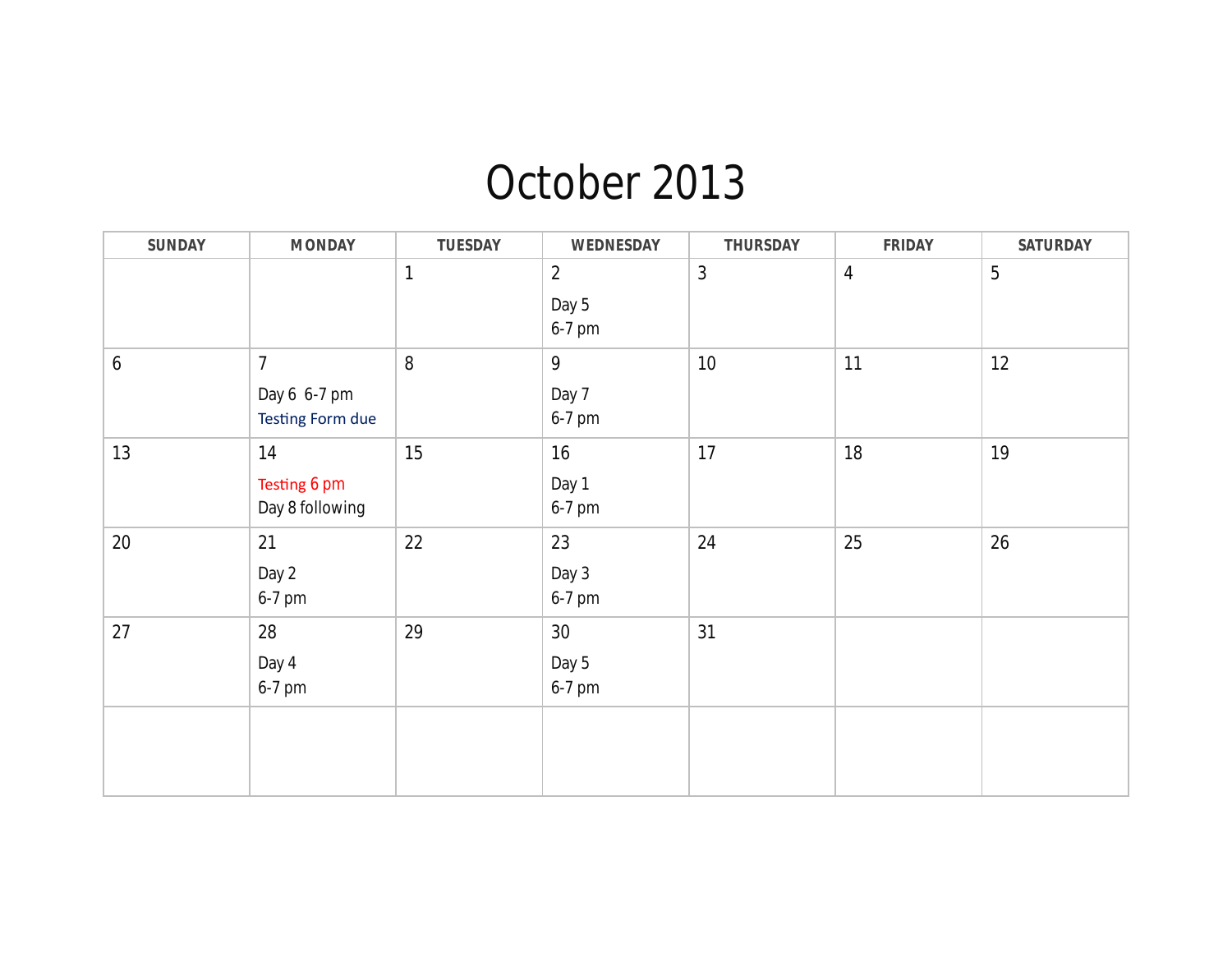### November 2013

| <b>SUNDAY</b> | <b>MONDAY</b>                                 | <b>TUESDAY</b> | WEDNESDAY                         | <b>THURSDAY</b> | <b>FRIDAY</b> | <b>SATURDAY</b>                                  |
|---------------|-----------------------------------------------|----------------|-----------------------------------|-----------------|---------------|--------------------------------------------------|
|               |                                               |                |                                   |                 | $\mathbf{1}$  | $\overline{2}$                                   |
| 3             | $\overline{4}$<br>Day 6<br>6-7 pm             | 5              | $6\phantom{a}$<br>Day 7<br>6-7 pm | $\overline{7}$  | $\, 8$        | 9<br><b>MUSA Challenge</b><br><b>Minneapolis</b> |
| 10            | 11<br>Day 8<br>6-7 pm                         | 12             | 13<br>Day 1<br>6-7 pm             | 14              | 15            | 16                                               |
| 17            | 18<br>Day 2 6-7 pm<br><b>Testing Form due</b> | 19             | 20<br>Day 3<br>6-7 pm             | 21              | 22            | 23                                               |
| 24            | 25<br>Testing 6 pm<br>Day 4 following         | 26             | 27<br>Day 5<br>6-7 pm             | 28              | 29            | 30                                               |
|               |                                               |                |                                   |                 |               |                                                  |